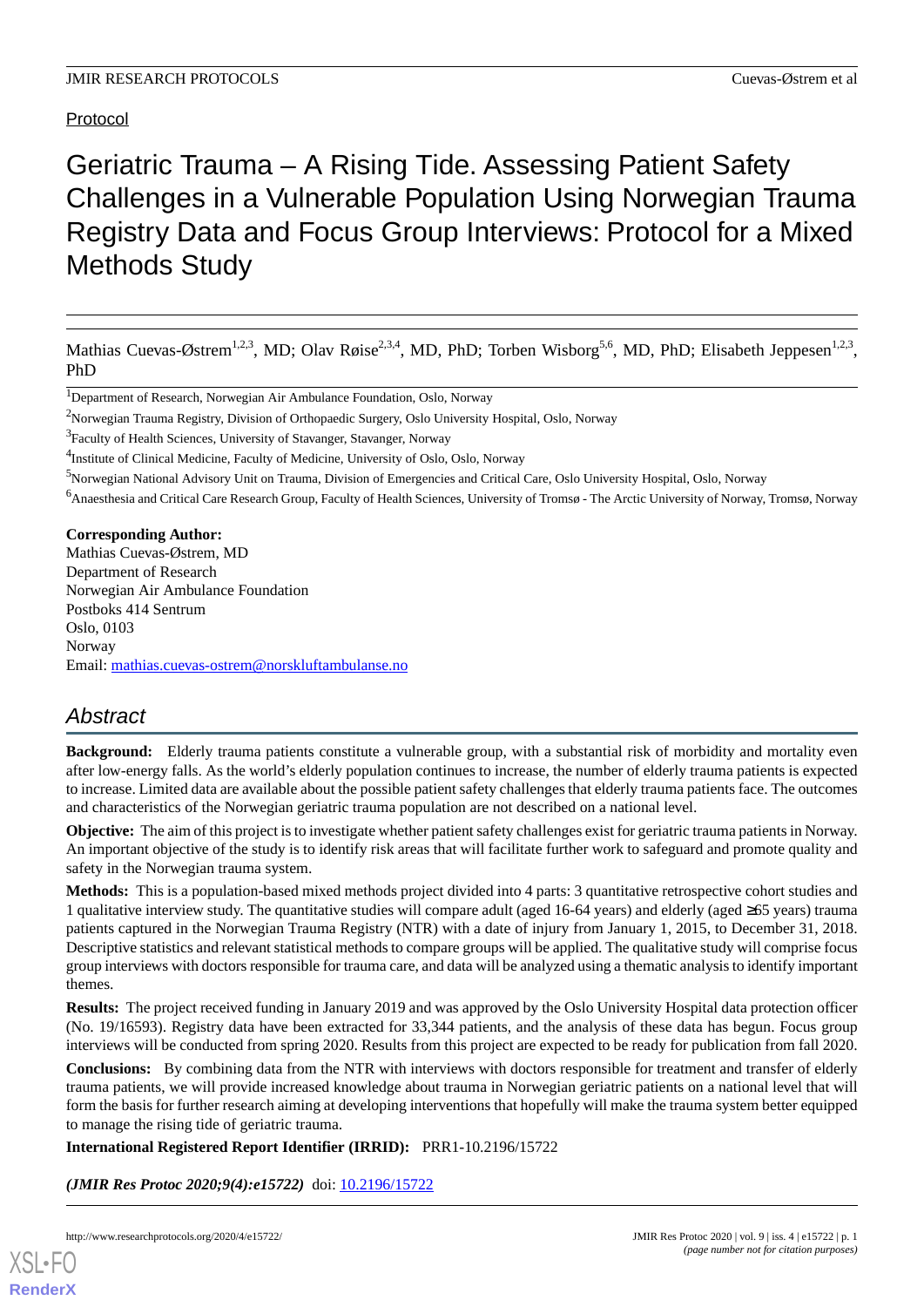#### **KEYWORDS**

major trauma; multiple trauma; aging; older adults; elderly; brain injuries, traumatic; geriatric; epidemiology; trauma registries; quality of health care; injury severity score

# *Introduction*

#### **Background**

Many high- and middle-income countries around the world face the same demographic changes: people are living longer, birth rates are decreasing, and, consequently, elderly people constitute a rapidly growing proportion of the population [\[1](#page-6-0),[2\]](#page-6-1). The elderly often live independent and active lives despite chronic diseases and frailty and can sustain severe injury from even minor trauma [[3](#page-6-2)[-5](#page-6-3)]. Statistics Norway estimates that within 15 years, more people living in Norway will be aged above 65 years than below 20 years, for the first time [[6\]](#page-6-4). The same report projects that by 2060, the number of Norwegians aged above 70 years will be more than double compared with the number in 2018 [[6\]](#page-6-4). Consequently, there is an increase in the number of geriatric trauma patients, and the geriatric trauma population has been described as a rising tide [\[7](#page-7-0)].

Trauma is one of the leading causes of mortality and morbidity worldwide and in all age groups [\[8](#page-7-1),[9\]](#page-7-2). In Norway in 2016, the most common injuries across all ages occurred in the extremities (38.3%), head (35.4%), chest (29.5%), and spine (24.3%) [[10\]](#page-7-3). Geriatric trauma patients have higher mortality rates than younger patients, adjusted for the same severity of trauma, and head injury is the leading cause of death [\[11](#page-7-4)-[13\]](#page-7-5). Risk factors associated with a poor outcome for this group include age, pre-existing medical conditions, anticoagulant use, frailty, and altered physiological response to trauma [\[14](#page-7-6)-[20\]](#page-7-7). Hence, geriatric trauma patients are a vulnerable group.

There is an evident shift in the epidemiology of major trauma: what used to be the disease of young men in high-energy accidents is now becoming the disease of elderly patients, where the primary mechanism of injury (MOI) is falling from less than 2 meters [\[21](#page-7-8),[22\]](#page-7-9). Major trauma is usually defined using the Injury Severity Score (ISS) or New Injury Severity Score (NISS), and the most common threshold is  $ISS > 15$  [[23\]](#page-7-10). It has been questioned if this is too high for geriatric trauma patients, as the frail elderly might have significant morbidity and mortality even at low thresholds [\[24](#page-7-11)]. The age of 65 years is widely used as a cutoff for defining geriatric trauma [[16](#page-7-12)[,22](#page-7-9),[25](#page-7-13)[-27](#page-7-14)].

#### **Characteristics of the Geriatric Trauma Population**

A 2017 report from the UK Trauma Audit and Research Network gives new and thorough insight into the characteristics of geriatric major trauma patients [[22\]](#page-7-9). Some of the central findings were that over 60% of trauma patients aged 70 years and above are injured indoors, the head was the most commonly injured body region, older people admitted to hospitals had a low trauma team activation rate, and the grade of the most senior clinician treating the patients on arrival decreased with increasing patient age [\[22](#page-7-9)]. Low-energy trauma attracts little attention.

A geriatric trauma patient is not simply an injured old adult. Pharmacological and age-related physiological alterations in different organ systems affect the way the geriatric patient responds to both disease and injury [\[28](#page-7-15)]. Among the changes relevant for trauma care is that geriatric patients are often frail, meaning they have low physiological reserves [[14\]](#page-7-6); they present with a higher Glasgow Coma Scale (GCS) score compared with younger patients with the same injury severity [\[29\]](#page-8-0); the threshold for hypotension is suggested to be 110 mm Hg, not 90 mm Hg [[30,](#page-8-1)[31\]](#page-8-2); and with increased age, the use of physiology-altering medications such as beta antagonists or anticoagulants increases. This might mask the severity of injury as the vital signs resemble what is considered to be within normal range values for adults. As a consequence, an injured elderly patient might seem less injured when standard triage tools are used, and this is reflected in the high rate of undertriage for geriatric major trauma patients [[3](#page-6-2)[,32](#page-8-3),[33\]](#page-8-4). Undertriage increases the risk of not being treated at the right level of care at the right time and can, subsequently, increase the risk of mortality [\[32](#page-8-3)].

Major trauma is a time-critical event; hence, disposing the right resources at the right time without unjustifiable delay is crucial. Paradoxically, it is the elderly patients—the ones with the least physiological reserves—who get delayed treatment [[22](#page-7-9)[,34](#page-8-5),[35\]](#page-8-6). Both Advanced Trauma Life Support (ATLS) and the Eastern Association for the Surgery of Trauma geriatric trauma guidelines advocate for an aggressive treatment approach until otherwise decided [\[27](#page-7-14),[28\]](#page-7-15). Early and aggressive treatment is shown to increase survival rates in older trauma patients [[36\]](#page-8-7).

#### **Traumatic Brain Injury**

Traumatic brain injury (TBI) is one of the leading causes of trauma-related deaths [[37](#page-8-8)]. Antiplatelet and anticoagulant drugs are frequently used in the geriatric trauma population, a risk factor for acute intracranial bleeding following head injury. A computed tomography (CT) head scan is needed to detect bleedings, and this can be done in all acute care trauma hospitals in Norway. In cases of moderate-to-severe TBI, the acute care trauma hospital can contact the neurosurgical department in the regional trauma center for clinical guidance and assessment of patient transfer. Experience from clinical practice nationally and internationally shows that the transfer of elderly trauma patients with head injury to a neurosurgical facility from an acute care trauma hospital is a challenge 35. We believe that there are more factors than just injury, severity, and national transfer criteria that determine whether patients are transferred from an acute care trauma hospital to a trauma center with neurosurgical facilities. We believe that possible factors are age, comorbidities, activities of daily life functions, prognosis, limitations in ward capacity, limitations in what the neurosurgical intervention can offer to improve prognosis, and limited time before it is too late to intervene, along with culture and an expectation of a negative outcome. This will be explored in this project.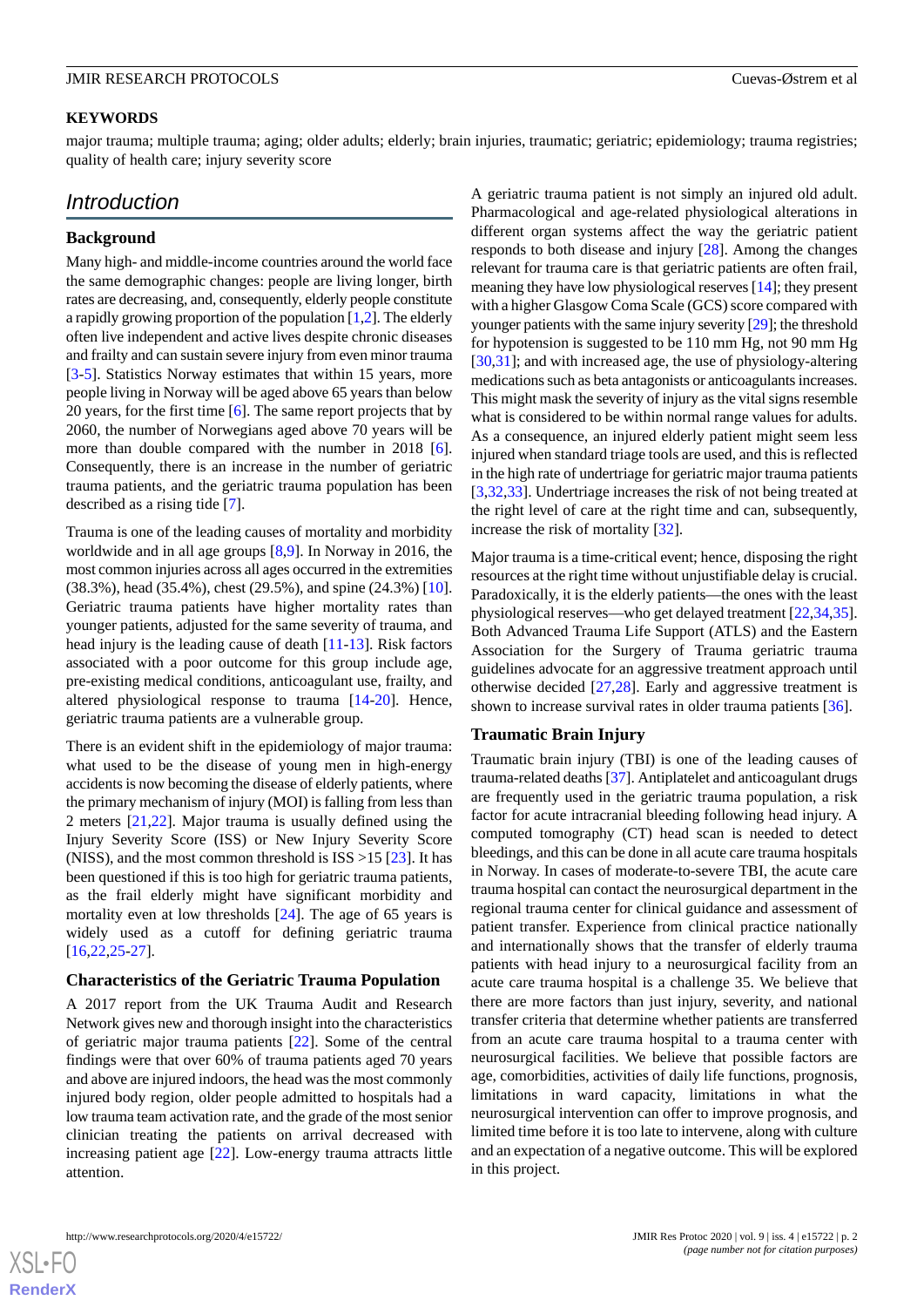#### **Norwegian Trauma System**

The 2016 National Trauma Plan for Norway provides requirements for all services in the national trauma system—from prehospital care to rehabilitation [[38\]](#page-8-9). Norway has 2 hospital levels treating trauma patients; 34 acute care trauma hospitals and 4 trauma centers. Acute care trauma hospitals are spread out around the country, and trauma centers are regional university hospitals. All acute care trauma hospitals offer general surgical and orthopedic services and are capable of stabilizing severely injured patients before transferring them to trauma centers, if necessary, but do not offer neurosurgery, intervention radiology (except for a few), and other specialized services. The trauma centers offer all medical specialties, including neurosurgery, and are capable of managing all types of injuries [[39\]](#page-8-10). The annual number of patients meeting the inclusion criteria of the Norwegian Trauma Registry (NTR; see Methods) is approximately 8000 [[40\]](#page-8-11).

NTR is a national medical quality registry that has been operational from January 2015. The objective of the registry is to monitor trauma treatment in Norway and to contribute to increased treatment quality. All acute care trauma hospitals and trauma centers in Norway report to the registry. These hospitals have certified registrars who register data from injury to rehabilitation after the Utstein template and classify all injuries according to the Abbreviated Injury Scale (AIS) and calculate ISS and NISS [[41,](#page-8-12)[42](#page-8-13)]. All patients receive written information about the registry, including the opportunity to access the data recorded and to deny registration.

# **Aims and Objectives**

The aims of this project are to investigate whether patient safety challenges exist for elderly trauma patients in Norway and to identify risk areas that will facilitate further work to safeguard and promote quality and safety in the Norwegian trauma system. A total of 3 retrospective cohort studies and 1 qualitative interview study will be conducted. The results of each study will be published in peer-reviewed medical journals.

<span id="page-2-0"></span>The specific objectives of the project are as follows:

- To assess whether injured elderly Norwegian patients (65 years) are given different emergency trauma care compared with younger patients.
- 2. To explore explanations for potential differences in the quality of trauma care between age groups in the emergency part of the trauma chain.

The quantitative studies aim to achieve the following:

- Determine the characteristics of geriatric trauma patients in Norway and compare this group with the Norwegian adult population and results from comparable international publications.
- Describe differences between the adult and elderly general and TBI populations in Norway regarding injury severity, MOI, 30-day mortality, hospital level of care, transport methods, emergency interventions, radiological examinations, and physiological variables.

The qualitative interview study aims to achieve the following:

Explore factors that may affect transfer decisions for geriatric patients with TBI.

# *Methods*

#### **Study Design**

The *Geriatric Trauma—Assessing Patient Safety* project applies a mixed methods design, and it consists of 3 quantitative retrospective cohort studies using data from the NTR and 1 qualitative interview study focusing on the management of patients with acute TBI. The 4 studies included in the project are presented in [Figure 1](#page-2-0). The use of both qualitative and quantitative methods provides a deeper understanding of the processes involved in the care of elderly TBI patients and can increase the understanding of causative factors regarding the management of this group. The qualitative study provides an extra layer of information that will help interpret the quantitative data on TBI so that it can be better used in improving the trauma system.

**Figure 1.** An overview of the four studies included in the project. TBI: traumatic brain injury.

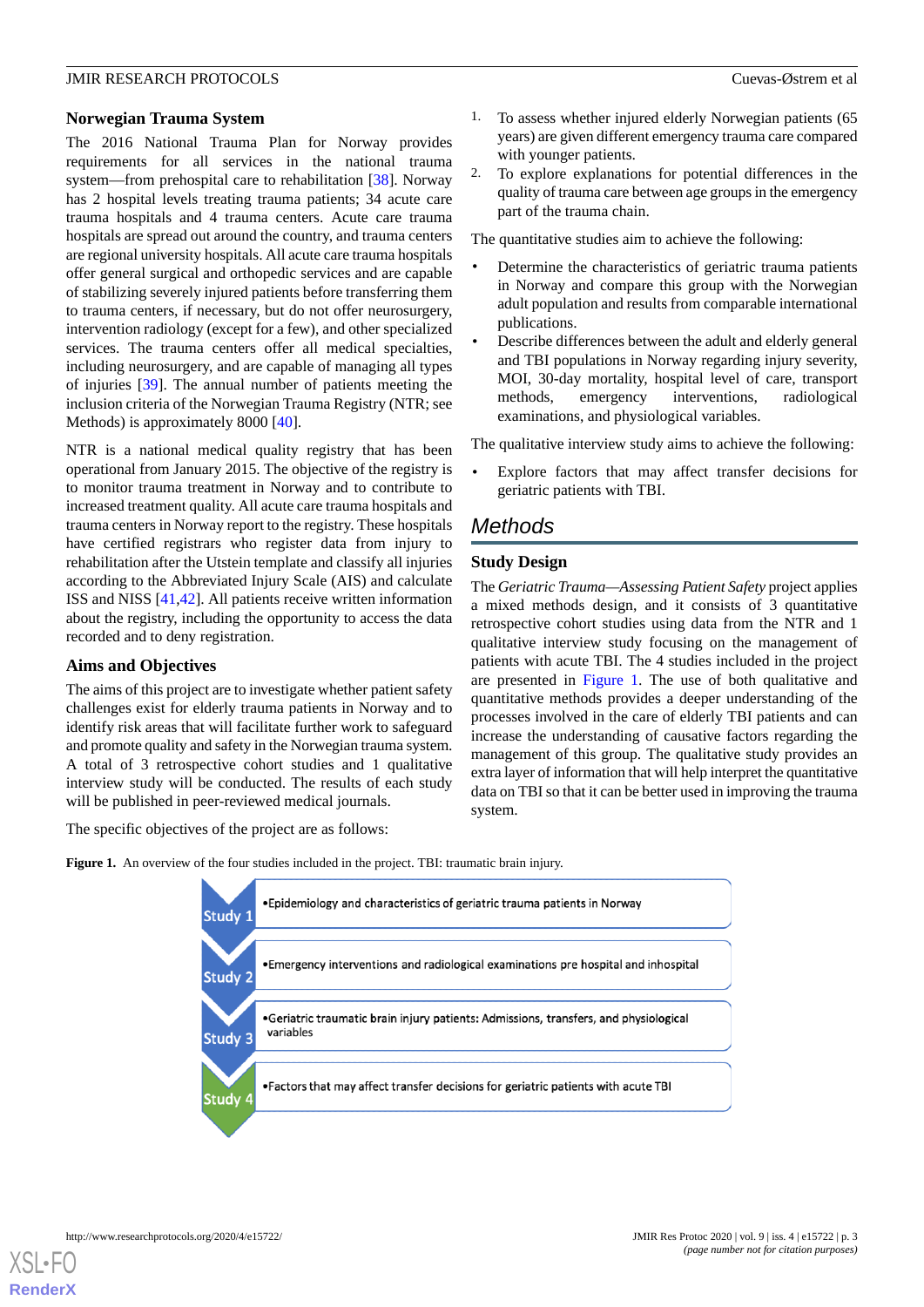### **Study Setting**

The main study setting is the prehospital and emergency department part of the Norwegian trauma system. Data from the NTR are collected from all acute care trauma hospitals and trauma centers in Norway, which has a population of about 5.3 million inhabitants spread out over vast distances with a mix of urban and rural areas. For the qualitative study, we seek to include a sample with representatives from at least two Norwegian health regions.

# **Study Participants: Data From the Norwegian Trauma Registry**

The NTR was searched to identify all trauma patients included in the registry from January 1, 2015, to December 31, 2018. A total of 33, 344 patients were included in the registry, of which 22,603 were aged between 16 and 64 years and 6334 were 65 years or older. A total of 3735 elderly patients had NISS above or equal to 9. The eligibility criteria for the registry are presented in [Textboxes 1](#page-3-0) and [2](#page-3-1).

<span id="page-3-0"></span>**Textbox 1.** Inclusion criteria for the Norwegian Trauma Registry.

- All patients admitted with trauma team activation (TTA) on arrival to the emergency department in all acute care trauma hospitals and trauma centers in Norway, irrespective of Injury Severity Score and New Injury Severity Score (NISS)
- All patients treated at an acute care trauma hospital or trauma center in Norway, without TTA, with one or more of the following injuries:
- Penetrating injury to the head, neck, torso, or extremities proximal to the elbow or knee
- Head injury with abbreviated injury score (AIS)  $\geq$ 3
- $NISS > 12$
- <span id="page-3-1"></span>• All patients with trauma-related deaths at the site of trauma or during transportation to the hospital, who are not referred to the hospital, but where prehospital management or treatment is initiated

**Textbox 2.** Exclusion criteria for the Norwegian Trauma Registry.

- Patients with chronic subdural hematoma, without other trauma-related injuries
- Patients with injuries from drowning, inhalation, hypothermia, and asphyxia without concomitant trauma
- Patients who die on scene without the activation of prehospital resources

# **Quantitative Registry-Based Retrospective Cohort Studies**

The 3 quantitative studies are all registry-based retrospective cohort studies focusing on (1) epidemiology and characteristics, (2) emergency interventions and radiological examinations, and (3) TBI in the Norwegian geriatric trauma cohort. The specific outcome measures for each study are presented in [Table 1](#page-4-0), and a full overview of the variables extracted from the registry is presented in [Multimedia Appendix 1.](#page-6-5)

Study number three focuses on elderly TBI patients, a particularly vulnerable patient group with high morbidity and mortality [[37\]](#page-8-8). The severity of TBI can be defined using different measures. AIS is an international classification system defining all injury types according to severity where 1 is minor and 6 is maximal and currently untreatable [[42\]](#page-8-13). AIS  $\geq$  3 is recognized as moderate-to-severe head injury.. GCS at presentation is one of the major factors directing neurosurgical decision making, traditionally classifying TBI into mild (GCS 13-15), moderate (GCS 9-12), and severe (GCS <8). Recent evidence suggests that GCS is not as sensitive for detecting TBI in the elderly, so we will do analyses for both parameters [[29\]](#page-8-0). In addition, GCS is the only measure of the two with prehospital value. Patients admitted with a low GCS not caused by head trauma will be excluded from these analyses.

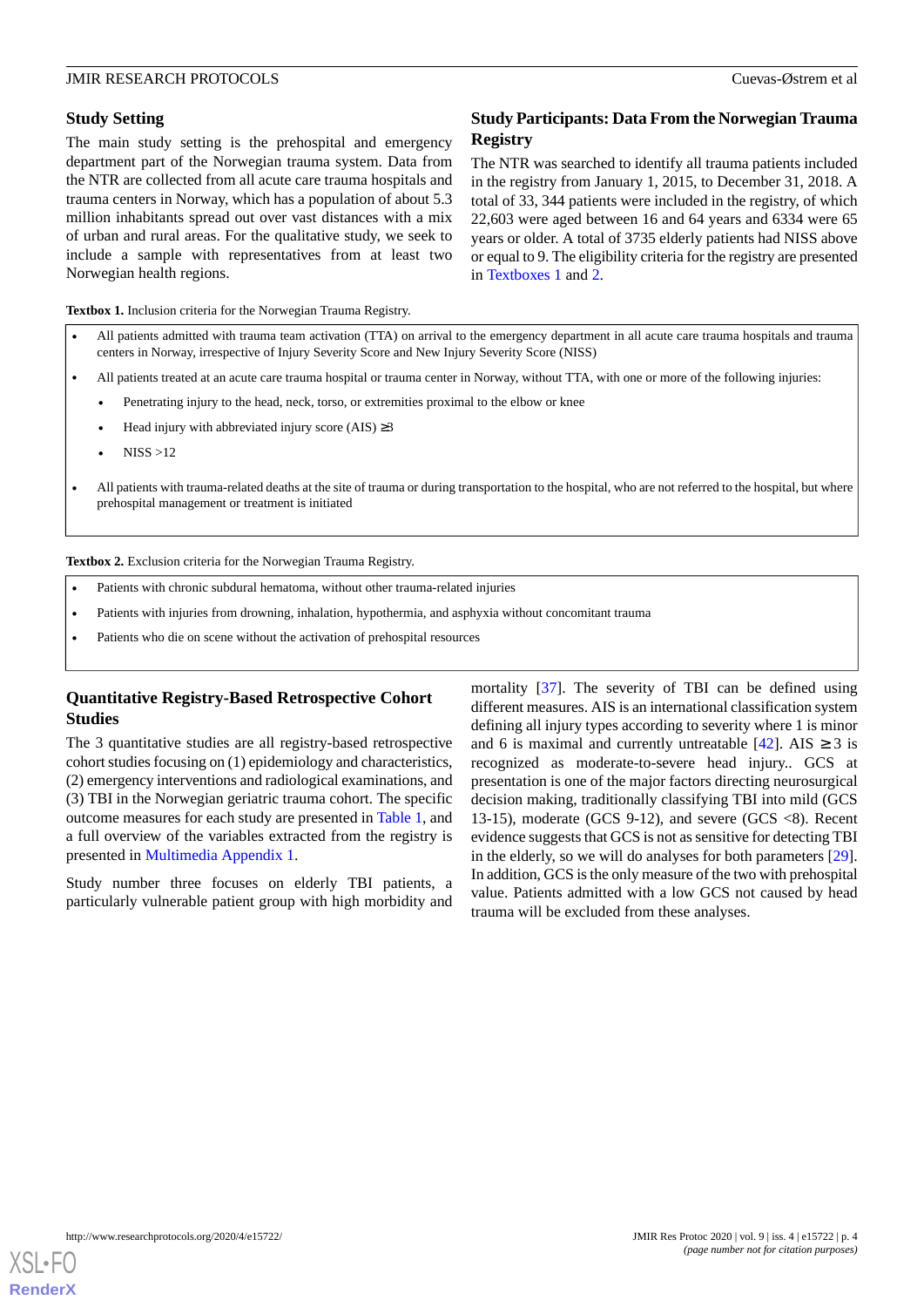<span id="page-4-0"></span>

| Characteristics  | Study 1                                                                                                                                                                                                                                                                                                                                                                                                                                                                                                                                                                                              | Study 2                                                                                                                                                                                                                                                                                                                                                                                                                                                                         | Study 3                                                                                                                                                                                                                                                                                                                                                                                                                                                                                                                                                                                                                                                                      |
|------------------|------------------------------------------------------------------------------------------------------------------------------------------------------------------------------------------------------------------------------------------------------------------------------------------------------------------------------------------------------------------------------------------------------------------------------------------------------------------------------------------------------------------------------------------------------------------------------------------------------|---------------------------------------------------------------------------------------------------------------------------------------------------------------------------------------------------------------------------------------------------------------------------------------------------------------------------------------------------------------------------------------------------------------------------------------------------------------------------------|------------------------------------------------------------------------------------------------------------------------------------------------------------------------------------------------------------------------------------------------------------------------------------------------------------------------------------------------------------------------------------------------------------------------------------------------------------------------------------------------------------------------------------------------------------------------------------------------------------------------------------------------------------------------------|
| Aims             | Describe the Norwegian geri-<br>$\bullet$<br>atric trauma population and as-<br>sess differences in demographic<br>and epidemiological characteris-<br>tics between age groups<br>Assess 30-day mortality<br>$\bullet$<br>Identify injury mechanism differ-<br>$\bullet$<br>ences between age groups<br>Assess differences in the prehos- •<br>$\bullet$<br>pital and inhospital levels of care<br>between age groups                                                                                                                                                                                | Assess differences in the propor-<br>$\bullet$<br>tion of emergency interventions<br>(prehospital and inhospital air-<br>way management and pneumoth-<br>orax decompression) and radio-<br>logical examinations (inhospital)<br>performed on elderly and<br>younger patients<br>Assess differences in emergency<br>interventions and radiological<br>examinations performed on elder-<br>ly and younger patients on the<br>basis of clinical findings                           | Assess differences in admission<br>$\bullet$<br>rates and transfer rates to trauma<br>centers with neurosurgical ser-<br>vices for patients in different age<br>groups with moderate-to-severe<br>traumatic brain injury<br>Assess differences between age<br>groups in transport method (car<br>or air ambulance) for patients<br>with same degree of injury<br>severity<br>Assess differences in physiolog-<br>$\bullet$<br>ical variables between age<br>groups, both prehospital and at<br>admission (systolic blood pres-<br>sure, respiratory rate, Glasgow<br>Coma Scale score, and body<br>temperature) for patients with<br>the same degree of injury severi-<br>ty |
| Hypothesis       | Younger patients suffer primari- •<br>ly from injury due to high-ener-<br>gy trauma, and elderly patients<br>suffer primarily from injury due<br>to low-energy trauma<br>Younger patients have higher<br>admission rates to trauma cen-<br>ters than the elderly for similar<br>injury severity<br>Younger patients have higher<br>transfer rates to trauma centers<br>than the elderly for similar in-<br>jury severity                                                                                                                                                                             | Prehospital personnel use the<br>same algorithm in decision<br>making in both elderly and<br>younger patients, that is, there is •<br>no discrimination in how elderly<br>and younger patients with the<br>same vital signs are treated<br>The elderly population is expect-<br>$\bullet$<br>ed to have same frequencies of<br>examinations and interventions<br>as the younger patients for the<br>same severity of injuries, both<br>prehospital and in the emergency<br>room | Younger patients have higher<br>admission rates to trauma cen-<br>ters than the elderly<br>Younger patients have higher<br>transfer rates to trauma centers<br>than the elderly<br>Younger patients are more often<br>$\bullet$<br>transported by air ambulance<br>than the elderly                                                                                                                                                                                                                                                                                                                                                                                          |
| Outcome measures | Primary:<br>30-day mortality<br>Secondary:<br>Age, gender, mechanism of in-<br>jury, blunt or penetrating trauma,<br>Abbreviated Injury Scale, Injury<br>Severity Scale, New Injury<br>Severity Scale<br>Location of injury<br>$\bullet$<br>Time from injury to admission<br>$\bullet$<br>Transport method<br>$\bullet$<br>Level of prehospital and inhospi-<br>$\bullet$<br>tal care<br>Interventions given prehospitally<br>$\bullet$<br>and in the emergency depart-<br>ment<br>Trauma team activation<br>$\bullet$<br>Level of care at admission and<br>$\bullet$<br>discharge<br>Length of stay | Primary:<br>Number and type of radiological<br>examinations and emergency<br>interventions (frequencies)<br>Secondary:<br>Time to examination (x-ray;<br>$\bullet$<br>thorax, pelvis, and computed to-<br>mography)<br>Physiological variables                                                                                                                                                                                                                                  | Primary:<br>30-day mortality<br>$\bullet$<br>Secondary:<br>Admissions to acute care trauma<br>hospitals and trauma centers<br>Transfers to higher level of care<br>Transport methods<br>$\bullet$<br>Physiological variables<br>Interventions given prehospitally<br>and in the emergency depart-<br>ment                                                                                                                                                                                                                                                                                                                                                                    |

# **Data Analysis**

[XSL](http://www.w3.org/Style/XSL)•FO **[RenderX](http://www.renderx.com/)**

All injured adult patients admitted to a Norwegian hospital and registered in the NTR in the period January 1, 2015, to December 31, 2018, will be included in the analysis. Trauma registry data will be analyzed using descriptive statistical

methods and other relevant statistical methods to compare adult (aged 16-64 years) with elderly (aged 65 years) trauma patients, as described below. Data might also be analyzed to compare subgroups, for example, 10-year age intervals, if the data allow it. Data will be reported following the Strengthening the Reporting of Observational Studies in Epidemiology statement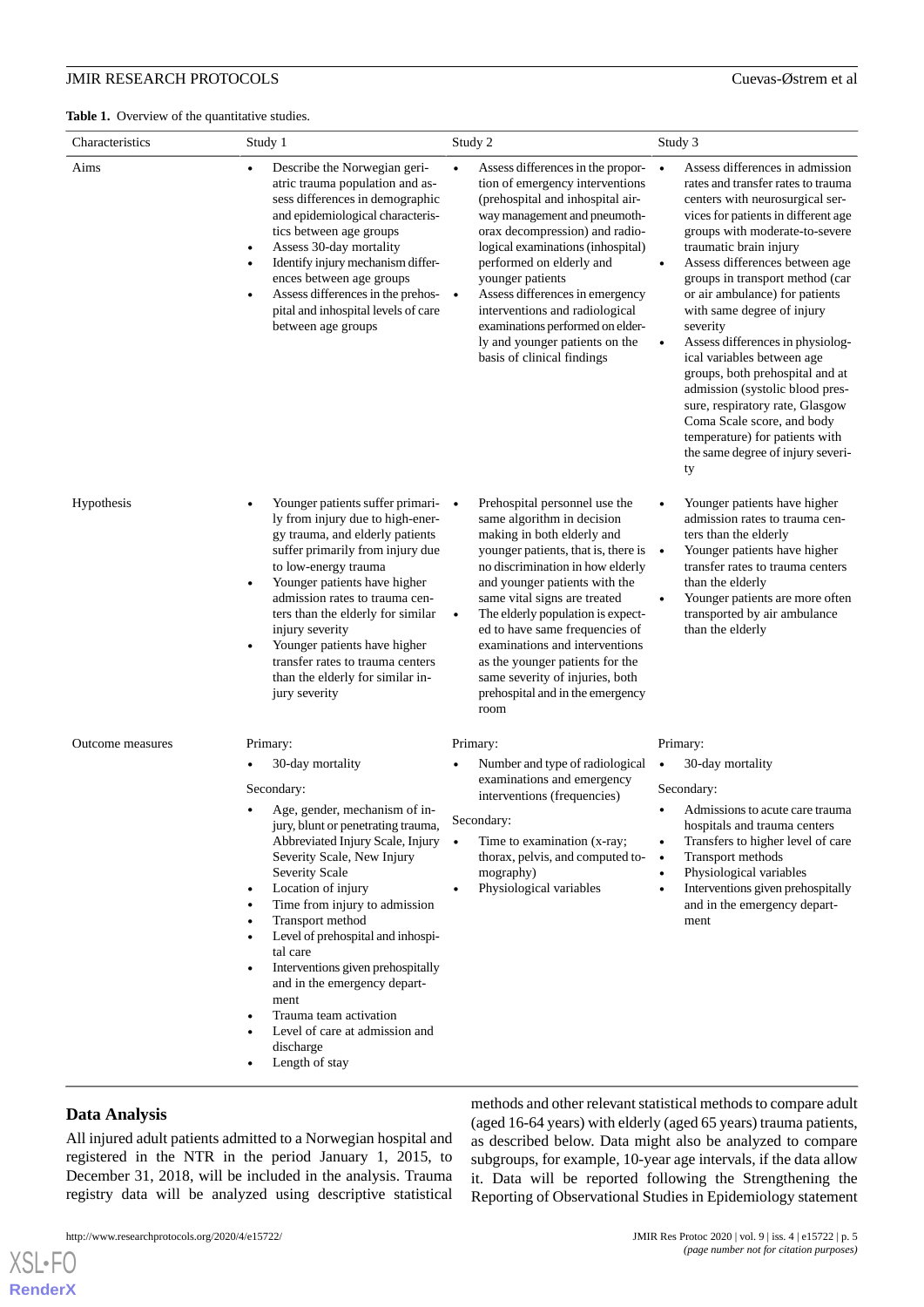checklist. Categorical variables will be analyzed using a Pearson chi-square test, continuous variables will be analyzed with normal score distribution using *t*tests, and skewed distributions will be analyzed using the Mann-Whitney *U* test. We will consider using the Fisher exact test for smaller subgroups. We will also consider doing a logistic regression analysis. The strength of association will be reported as an odds ratio with 95% CI. Low statistical power because of small groups and few events could result in some significant differences with broad 95% CIs. The correlation between the age groups is planned to be tested with a Spearman rank correlation test. We consider our study as explorative, and the significance level will therefore be kept at *P*<.05. The analyses would be performed by using SPSS version 25 or higher (IBM SPSS Statistics for Mac, IBM Corporation).

All data will be handled and saved in a secured data server administered by the Norwegian Air Ambulance Foundation. All data will be unidentifiable when sharing between the authors and in the analysis and presentations. Data will be stored for 5 years after the project is finished.

# **Study 4: Qualitative Interview Study Addressing Factors That May Affect and Explain Transfer Decisions for Geriatric Patients With Acute Traumatic Brain Injury**

# *Participants*

A sample of participants for the focus group interviews will be recruited from doctors responsible for the treatment and transfer decisions for head trauma patients. We seek to include participants with the following characteristics:

- Acute care trauma hospital team leaders: Responsible for initial evaluation, transfer evaluation, and continued care in case the patient is not transferred. We seek registrars or consultants with more than 1 year of experience as a trauma team leader and trained in the ATLS principles according to the requirements in the national trauma plan. The subjects should preferably have experienced at least one case of a geriatric trauma patient where head trauma was the main reason for discussing transfer.
- Neurosurgeons in trauma centers: Taking part in decision making on accepting the patient for transfer or not, being responsible for all neurosurgical interventions, monitoring, and care in a neurosurgical ward. We seek registrars or consultants with more than 1 year of experience in on-call decision making, assessing patients for transfer to their respective hospitals.

A priori, it is estimated that 4 focus group interviews will be sufficient, but data acquisition will continue until saturation is reached. The interviews will be conducted separately (mono-professional) to reveal possible professional differences. The groups will be recruited using a combination of the snowball sampling method to reach out to a wide network, purposive sampling to include doctors with first-hand experience with geriatric head trauma and working locations in different health regions, and convenience sampling to conduct interviews in regional or national forums. All participants will receive written and oral information about the purpose of the study. We will

 $XS$ -FO **[RenderX](http://www.renderx.com/)** also obtain informed consent. Before starting the interview, they will be informed that they are discussing factors affecting management and transfer decisions in patients with TBI. The interviewer will use an interview guide with open-ended questions to ensure that the relevant subjects are covered. This will cover themes such as priorities and ethical considerations, patient-related factors emphasized in the decision-making process, guidelines, attitudes, culture, and interventions.

#### *Analysis*

The interviews will be audio-recorded and transcribed verbatim. The data found in the interviews will be categorized and analyzed using thematic analysis as described by Braun and Clark [[43\]](#page-8-14). Each interview will be coded by at least two analysts who will read the transcripts and, if appropriate, listen to the audio recordings to ensure the proper meaning is captured. The analysts will generate codes and sort these into themes. Coding disparities or uncertainties will be discussed with additional researchers in the group.

#### **Ethical Considerations**

Research will be conducted according to the ethical guidelines of the Helsinki declaration. The study protocol is approved by the Oslo University Hospital data protection officer, which is responsible for the Norwegian Trauma Registry (No. 19/16593).

# *Results*

Registry data have been extracted on 33,344 patients, and the analysis of data for study number one is ready to be performed. Anticipated findings are that the Norwegian geriatric trauma population shows a number of similar characteristics as described in papers from comparable Western populations (e.g. the Netherlands, United Kingdom, and Australia) but that the proportion of geriatric trauma patients is smaller than that in countries with a larger elderly population, for example, Japan [[22,](#page-7-9)[44-](#page-8-15)[46\]](#page-8-16). The next steps will be to work parallelly on the manuscript on study 1 and on conducting interviews for study 4. Studies 2 and 3 will be conducted subsequently. The project plan has been presented in relevant forums in Norway and Europe. Results from each study will be published in peer-reviewed medical journals from 2020.

# *Discussion*

# **Principal Considerations**

The vulnerable population of geriatric trauma patients is increasing in number. It is a group with clinically challenging characteristics, such as comorbidity, polypharmacy and frailty, and a high risk of undertriage. As major trauma shifts from being a disease of the young to a disease of the elderly injured in low-energy accidents, substantial patient safety risks may exist, for example, differences in the level of care between adults and elderly patients. To our knowledge, no study has been conducted in Norway by using national data assessing such differences in trauma care.

Kirkman et al [\[35](#page-8-6)] published a paper that raises the following central question: "Do elderly head injuries do worse because of a self-fulfilling prophecy of poorer management?" They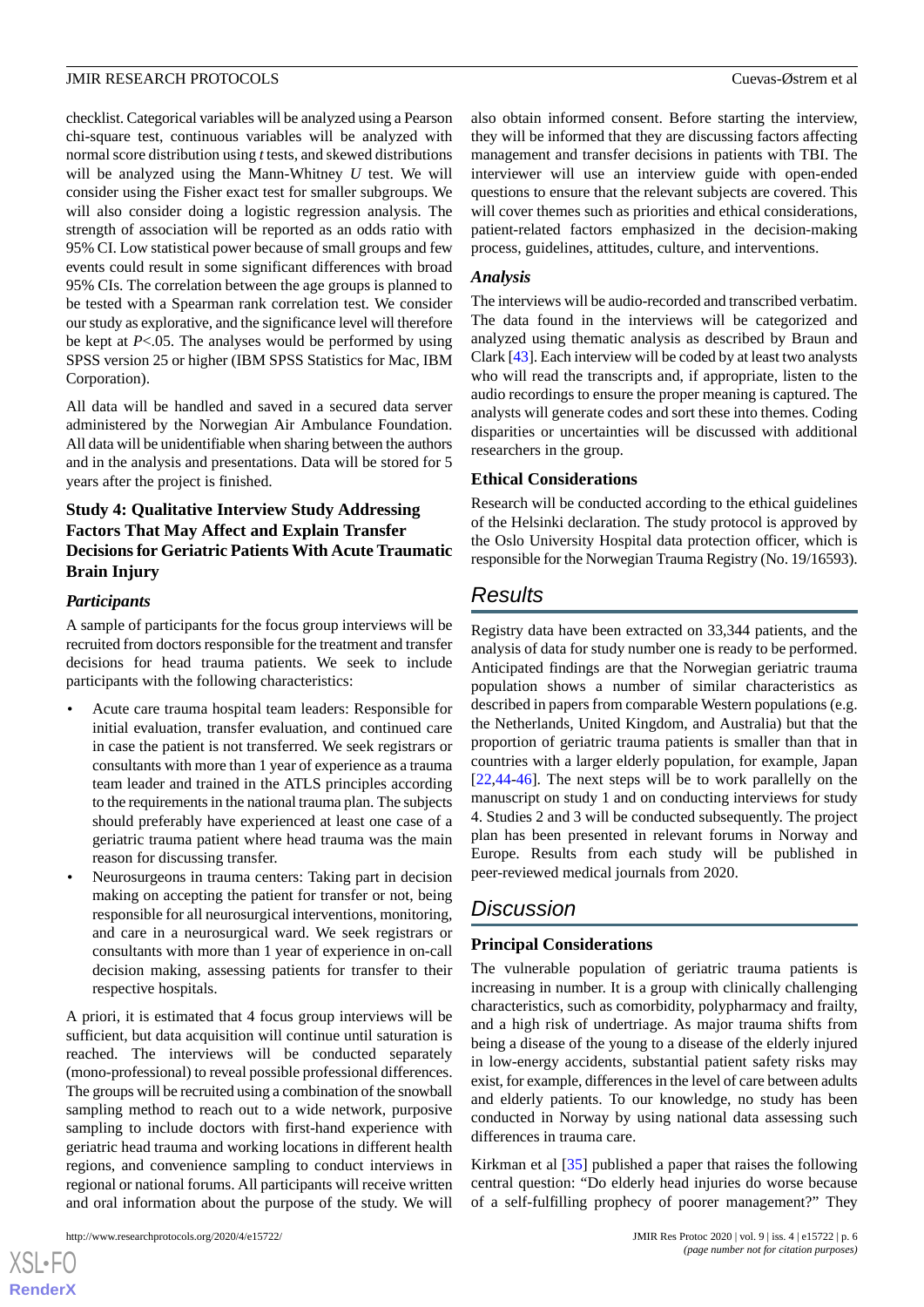found that the time from admission to CT head imaging and the likelihood of not being transferred to a center with acute neurosurgical care facilities increased with age. Another study from Utter et al [[34\]](#page-8-5) found that geriatric trauma patients have delayed transfer to a neurocenter in a level I trauma center [[34\]](#page-8-5). Little is known about which factors affect the decisions that lead to this. Negative attitudes toward elderly patients and an expectation of a poor outcome might lead to a passive, observing role and low treatment ambitions, and this will be addressed in this project.

In 2019, a paper about geriatric trauma patients from the largest trauma center in Norway was published, showing that mortality increased with age and was inversely related to the probability of trauma team activation on arrival [\[13](#page-7-5)]. Moreover, Australian, Dutch, British, and Japanese papers published in the recent years give a thorough overview of the characteristics of geriatric trauma populations in comparable countries [[22,](#page-7-9)[44-](#page-8-15)[46\]](#page-8-16). Whether the total Norwegian trauma population shares some of these characteristics is not known.

#### **Strengths and Limitations**

The project employs a mixed methods design, where possible patient safety challenges of the geriatric trauma population will be assessed through 4 studies. The mixed methods design is one of the project's strengths, as the qualitative methodology brings forward information that the registry data cannot provide and makes the interpretation of the retrospective data more reliable when it should be translated into clinical practice. Another strength with this project is how it focuses particularly on the potential patient safety challenges of elderly trauma patients. As far as we know, it is the first project on geriatric trauma patients where patient safety is the overarching theme. A high generalizability to other trauma systems is expected, given the similarities between demographical changes and trauma systems in many high-income countries. Limitations are inherent to the retrospective design of the quantitative studies, with risk of bias and the fact that causal factors cannot be explored.

#### **Conclusions**

With the rising tide of geriatric trauma as a background, this research will have a societal impact. If there are differences between adult and elderly trauma patients, it is important to know to make sound decisions in the future. For example, if geriatric trauma patients are found to be systematically treated at a lower level of trauma care, it will be important to document this, and the next step will be to examine why these differences exist. Findings regarding characteristics and physiological responses will possibly support international studies, and ours will be the first study to assess this in the Norwegian population. With the rising tide of geriatric trauma fast approaching, we want to investigate differences in trauma care between age groups in the Norwegian population and evaluate if patient safety risks exist for geriatric trauma patients.

# **Acknowledgments**

The project is a collaboration among the Norwegian Air Ambulance Foundation, the NTR, Oslo University Hospital, Norwegian National Advisory Unit on Trauma, and the University of Stavanger. The project leader is Professor OR MD, PhD. The study will be performed by one PhD fellow, MCØ.

The project has received funding from the Norwegian Air Ambulance Foundation from January 2019 to December 2021.

# <span id="page-6-5"></span>**Conflicts of Interest**

None declared.

# <span id="page-6-0"></span>**Multimedia Appendix 1**

<span id="page-6-1"></span>List of extracted variables from the Norwegian Trauma Registry. [[DOCX File , 18 KB](https://jmir.org/api/download?alt_name=resprot_v9i4e15722_app1.docx&filename=c090b3400dcaa504694d872624f28ccd.docx)-[Multimedia Appendix 1\]](https://jmir.org/api/download?alt_name=resprot_v9i4e15722_app1.docx&filename=c090b3400dcaa504694d872624f28ccd.docx)

#### **References**

- <span id="page-6-2"></span>1. World Health Organization. 2018 Feb 5. Ageing and Health URL: [https://www.who.int/news-room/fact-sheets/detail/](https://www.who.int/news-room/fact-sheets/detail/ageing-and-health) [ageing-and-health](https://www.who.int/news-room/fact-sheets/detail/ageing-and-health) [accessed 2019-06-04]
- <span id="page-6-3"></span>2. Vincent GK, Velkoff VA. Census. Washington, DC: US Department of Commerce Economics and Statistics Administration, US Census Bureau; 2010 May. The Next Four Decades: The Older Population in the United States: 2010 to 2050. Population Estimates and Projections URL: [https://www.census.gov/content/dam/Census/library/publications/2010/demo/p25-1138.](https://www.census.gov/content/dam/Census/library/publications/2010/demo/p25-1138.pdf) [pdf](https://www.census.gov/content/dam/Census/library/publications/2010/demo/p25-1138.pdf) [accessed 2019-06-04]
- <span id="page-6-4"></span>3. Kodadek LM, Selvarajah S, Velopulos CG, Haut ER, Haider AH. Undertriage of older trauma patients: is this a national phenomenon? J Surg Res 2015 Nov;199(1):220-229. [doi: [10.1016/j.jss.2015.05.017](http://dx.doi.org/10.1016/j.jss.2015.05.017)] [Medline: [26070496](http://www.ncbi.nlm.nih.gov/entrez/query.fcgi?cmd=Retrieve&db=PubMed&list_uids=26070496&dopt=Abstract)]
- 4. Vaage OF. Statistisk sentralbyrå (SSB) / Statistics Norway. 2015 Mar. [Over 80 and Still Physically Active] URL: [https:/](https://www.ssb.no/sosiale-forhold-og-kriminalitet/ssp/_attachment/242854?_ts=150652906d8) [/www.ssb.no/sosiale-forhold-og-kriminalitet/ssp/\\_attachment/242854?\\_ts=150652906d8](https://www.ssb.no/sosiale-forhold-og-kriminalitet/ssp/_attachment/242854?_ts=150652906d8) [accessed 2019-06-04]
- 5. Bergeron E, Clement J, Lavoie A, Ratte S, Bamvita J, Aumont F, et al. A simple fall in the elderly: not so simple. J Trauma 2006 Feb;60(2):268-273. [doi: [10.1097/01.ta.0000197651.00482.c5\]](http://dx.doi.org/10.1097/01.ta.0000197651.00482.c5) [Medline: [16508481\]](http://www.ncbi.nlm.nih.gov/entrez/query.fcgi?cmd=Retrieve&db=PubMed&list_uids=16508481&dopt=Abstract)
- 6. Syse A, Leknes S, Løkken S, Tønnesen M. Norway's 2018 Population Projections. Main Results, Methods and Assumptions. Oslo–Kongsvinger: Statistics Norway; 2018.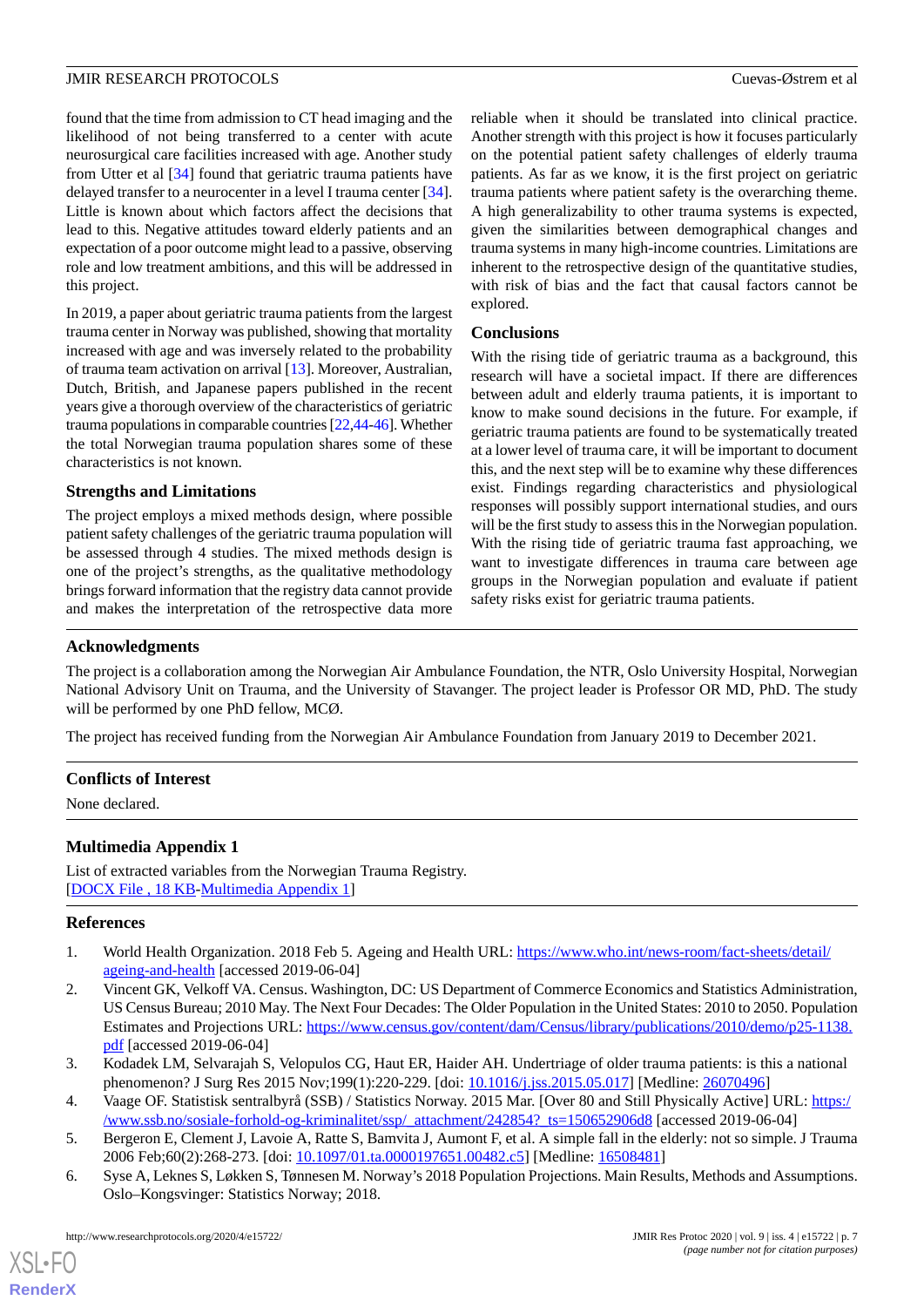- <span id="page-7-0"></span>7. Ciesla DJ, Pracht EE, Tepas JJ, Cha JY, Langland-Orban B, Flint LM. The injured elderly: a rising tide. Surgery 2013 Aug;154(2):291-298. [doi: [10.1016/j.surg.2013.04.025\]](http://dx.doi.org/10.1016/j.surg.2013.04.025) [Medline: [23889955\]](http://www.ncbi.nlm.nih.gov/entrez/query.fcgi?cmd=Retrieve&db=PubMed&list_uids=23889955&dopt=Abstract)
- <span id="page-7-2"></span><span id="page-7-1"></span>8. Knudsen AK, Tollånes MC, Haaland Ø, Kinge JM, Skirbekk V, Vollset SE. Disease Burden in Norway 2015. Results from the Global Burden of Diseases, Injuries, and Risk Factors Study 2015. Bergen/Oslo: Folkehelseinstituttet; 2017.
- <span id="page-7-3"></span>9. World Health Organization. 2010. Injuries and Violence: The Facts URL: [https://www.who.int/violence\\_injury\\_prevention/](https://www.who.int/violence_injury_prevention/key_facts/en/) [key\\_facts/en/](https://www.who.int/violence_injury_prevention/key_facts/en/) [accessed 2019-06-23]
- <span id="page-7-4"></span>10. Jeppesen E, Hestnes M, Ringdal K, Røise O. Nasjonalt servicemiljø for medisinske kvalitetsregistre. Oslo: Oslo University Hospital; 2017. Annual report of the Norwegian Trauma Registry URL: [https://www.kvalitetsregistre.no/sites/default/files/](https://www.kvalitetsregistre.no/sites/default/files/40_arsrapport_2016_norsk_traumeregister.pdf) [40\\_arsrapport\\_2016\\_norsk\\_traumeregister.pdf](https://www.kvalitetsregistre.no/sites/default/files/40_arsrapport_2016_norsk_traumeregister.pdf) [accessed 2019-06-19]
- 11. Hashmi A, Ibrahim-Zada I, Rhee P, Aziz H, Fain MJ, Friese RS, et al. Predictors of mortality in geriatric trauma patients: a systematic review and meta-analysis. J Trauma Acute Care Surg 2014 Mar;76(3):894-901. [doi: [10.1097/TA.0b013e3182ab0763\]](http://dx.doi.org/10.1097/TA.0b013e3182ab0763) [Medline: [24553567](http://www.ncbi.nlm.nih.gov/entrez/query.fcgi?cmd=Retrieve&db=PubMed&list_uids=24553567&dopt=Abstract)]
- <span id="page-7-5"></span>12. Perdue PW, Watts DD, Kaufmann CR, Trask AL. Differences in mortality between elderly and younger adult trauma patients: geriatric status increases risk of delayed death. J Trauma 1998 Oct;45(4):805-810. [doi: [10.1097/00005373-199810000-00034](http://dx.doi.org/10.1097/00005373-199810000-00034)] [Medline: [9783625](http://www.ncbi.nlm.nih.gov/entrez/query.fcgi?cmd=Retrieve&db=PubMed&list_uids=9783625&dopt=Abstract)]
- <span id="page-7-6"></span>13. Ringen AH, Gaski IA, Rustad H, Skaga NO, Gaarder C, Naess PA. Improvement in geriatric trauma outcomes in an evolving trauma system. Trauma Surg Acute Care Open 2019;4(1):e000282 [\[FREE Full text\]](http://europepmc.org/abstract/MED/31245616) [doi: [10.1136/tsaco-2018-000282\]](http://dx.doi.org/10.1136/tsaco-2018-000282) [Medline: [31245616](http://www.ncbi.nlm.nih.gov/entrez/query.fcgi?cmd=Retrieve&db=PubMed&list_uids=31245616&dopt=Abstract)]
- 14. Joseph B, Pandit V, Zangbar B, Kulvatunyou N, Hashmi A, Green DJ, et al. Superiority of frailty over age in predicting outcomes among geriatric trauma patients: a prospective analysis. JAMA Surg 2014 Aug;149(8):766-772. [doi: [10.1001/jamasurg.2014.296](http://dx.doi.org/10.1001/jamasurg.2014.296)] [Medline: [24920308](http://www.ncbi.nlm.nih.gov/entrez/query.fcgi?cmd=Retrieve&db=PubMed&list_uids=24920308&dopt=Abstract)]
- <span id="page-7-12"></span>15. Wang CY, Chen YC, Chien TH, Chang HY, Chen YH, Chien CY, et al. Impact of comorbidities on the prognoses of trauma patients: Analysis of a hospital-based trauma registry database. PLoS One 2018;13(3):e0194749 [\[FREE Full text\]](http://dx.plos.org/10.1371/journal.pone.0194749) [doi: [10.1371/journal.pone.0194749\]](http://dx.doi.org/10.1371/journal.pone.0194749) [Medline: [29558508](http://www.ncbi.nlm.nih.gov/entrez/query.fcgi?cmd=Retrieve&db=PubMed&list_uids=29558508&dopt=Abstract)]
- 16. Goodmanson NW, Rosengart MR, Barnato AE, Sperry JL, Peitzman AB, Marshall GT. Defining geriatric trauma: when does age make a difference? Surgery 2012 Oct;152(4):668-74; discussion 674 [[FREE Full text](http://europepmc.org/abstract/MED/23021136)] [doi: [10.1016/j.surg.2012.08.017\]](http://dx.doi.org/10.1016/j.surg.2012.08.017) [Medline: [23021136](http://www.ncbi.nlm.nih.gov/entrez/query.fcgi?cmd=Retrieve&db=PubMed&list_uids=23021136&dopt=Abstract)]
- 17. Heffernan DS, Thakkar RK, Monaghan SF, Ravindran R, Adams CA, Kozloff MS, et al. Normal presenting vital signs are unreliable in geriatric blunt trauma victims. J Trauma 2010 Oct;69(4):813-820. [doi: [10.1097/TA.0b013e3181f41af8](http://dx.doi.org/10.1097/TA.0b013e3181f41af8)] [Medline: [20938267](http://www.ncbi.nlm.nih.gov/entrez/query.fcgi?cmd=Retrieve&db=PubMed&list_uids=20938267&dopt=Abstract)]
- <span id="page-7-7"></span>18. Sammy I, Lecky F, Sutton A, Leaviss J, O'Cathain A. Factors affecting mortality in older trauma patients-A systematic review and meta-analysis. Injury 2016 Jun;47(6):1170-1183. [doi: [10.1016/j.injury.2016.02.027](http://dx.doi.org/10.1016/j.injury.2016.02.027)] [Medline: [27015751](http://www.ncbi.nlm.nih.gov/entrez/query.fcgi?cmd=Retrieve&db=PubMed&list_uids=27015751&dopt=Abstract)]
- 19. Boltz MM, Podany AB, Hollenbeak CS, Armen SB. Injuries and outcomes associated with traumatic falls in the elderly population on oral anticoagulant therapy. Injury 2015 Sep;46(9):1765-1771. [doi: [10.1016/j.injury.2015.06.013\]](http://dx.doi.org/10.1016/j.injury.2015.06.013) [Medline: [26117415](http://www.ncbi.nlm.nih.gov/entrez/query.fcgi?cmd=Retrieve&db=PubMed&list_uids=26117415&dopt=Abstract)]
- <span id="page-7-9"></span><span id="page-7-8"></span>20. Peck KA, Calvo RY, Schechter MS, Sise CB, Kahl JE, Shackford MC, et al. The impact of preinjury anticoagulants and prescription antiplatelet agents on outcomes in older patients with traumatic brain injury. J Trauma Acute Care Surg 2014 Feb;76(2):431-436. [doi: [10.1097/TA.0000000000000107\]](http://dx.doi.org/10.1097/TA.0000000000000107) [Medline: [24458049](http://www.ncbi.nlm.nih.gov/entrez/query.fcgi?cmd=Retrieve&db=PubMed&list_uids=24458049&dopt=Abstract)]
- <span id="page-7-10"></span>21. Kehoe A, Smith JE, Edwards A, Yates D, Lecky F. The changing face of major trauma in the UK. Emerg Med J 2015 Dec;32(12):911-915 [\[FREE Full text](http://emj.bmj.com/cgi/pmidlookup?view=long&pmid=26598629)] [doi: [10.1136/emermed-2015-205265\]](http://dx.doi.org/10.1136/emermed-2015-205265) [Medline: [26598629\]](http://www.ncbi.nlm.nih.gov/entrez/query.fcgi?cmd=Retrieve&db=PubMed&list_uids=26598629&dopt=Abstract)
- <span id="page-7-11"></span>22. Banerjee J, Baxter M, Coats T, Edwards A, Griffiths R, Kumar DS, et al. Trauma Audit & Research Network (TARN). 2017. Major Trauma in Older People URL: [https://www.tarn.ac.uk/content/downloads/3793/](https://www.tarn.ac.uk/content/downloads/3793/Major%20Trauma%20in%20Older%20People%202017.pdf) [Major%20Trauma%20in%20Older%20People%202017.pdf](https://www.tarn.ac.uk/content/downloads/3793/Major%20Trauma%20in%20Older%20People%202017.pdf) [accessed 2018-07-31]
- <span id="page-7-13"></span>23. Palmer C. Major trauma and the injury severity score--where should we set the bar? Annu Proc Assoc Adv Automot Med 2007;51:13-29 [\[FREE Full text\]](http://europepmc.org/abstract/MED/18184482) [Medline: [18184482](http://www.ncbi.nlm.nih.gov/entrez/query.fcgi?cmd=Retrieve&db=PubMed&list_uids=18184482&dopt=Abstract)]
- <span id="page-7-14"></span>24. Meagher AD, Lin A, Mandell SP, Bulger E, Newgard C. A comparison of scoring systems for predicting short- and long-term survival after trauma in older adults. Acad Emerg Med 2019 Jun;26(6):621-630. [doi: [10.1111/acem.13727\]](http://dx.doi.org/10.1111/acem.13727) [Medline: [30884022](http://www.ncbi.nlm.nih.gov/entrez/query.fcgi?cmd=Retrieve&db=PubMed&list_uids=30884022&dopt=Abstract)]
- 25. Grossman MD, Miller D, Scaff DW, Arcona S. When is an elder old? Effect of preexisting conditions on mortality in geriatric trauma. J Trauma 2002 Feb;52(2):242-246. [doi: [10.1097/00005373-200202000-00007](http://dx.doi.org/10.1097/00005373-200202000-00007)] [Medline: [11834982\]](http://www.ncbi.nlm.nih.gov/entrez/query.fcgi?cmd=Retrieve&db=PubMed&list_uids=11834982&dopt=Abstract)
- <span id="page-7-15"></span>26. Hildebrand F, Pape H, Horst K, Andruszkow H, Kobbe P, Simon T, et al. Impact of age on the clinical outcomes of major trauma. Eur J Trauma Emerg Surg 2016 Jun;42(3):317-332. [doi: [10.1007/s00068-015-0557-1\]](http://dx.doi.org/10.1007/s00068-015-0557-1) [Medline: [26253883](http://www.ncbi.nlm.nih.gov/entrez/query.fcgi?cmd=Retrieve&db=PubMed&list_uids=26253883&dopt=Abstract)]
- 27. Calland JF, Ingraham AM, Martin N, Marshall GT, Schulman CI, Stapleton T, Eastern Association for the Surgery of Trauma. Evaluation and management of geriatric trauma: an Eastern Association for the Surgery of Trauma practice management guideline. J Trauma Acute Care Surg 2012 Nov;73(5 Suppl 4):S345-S350. [doi: [10.1097/TA.0b013e318270191f\]](http://dx.doi.org/10.1097/TA.0b013e318270191f) [Medline: [23114492](http://www.ncbi.nlm.nih.gov/entrez/query.fcgi?cmd=Retrieve&db=PubMed&list_uids=23114492&dopt=Abstract)]
- 28. American College of Surgeons. Advanced Trauma Life Support (ATLS). Ninth Edition. Chicago: American College of Surgeons; 2012.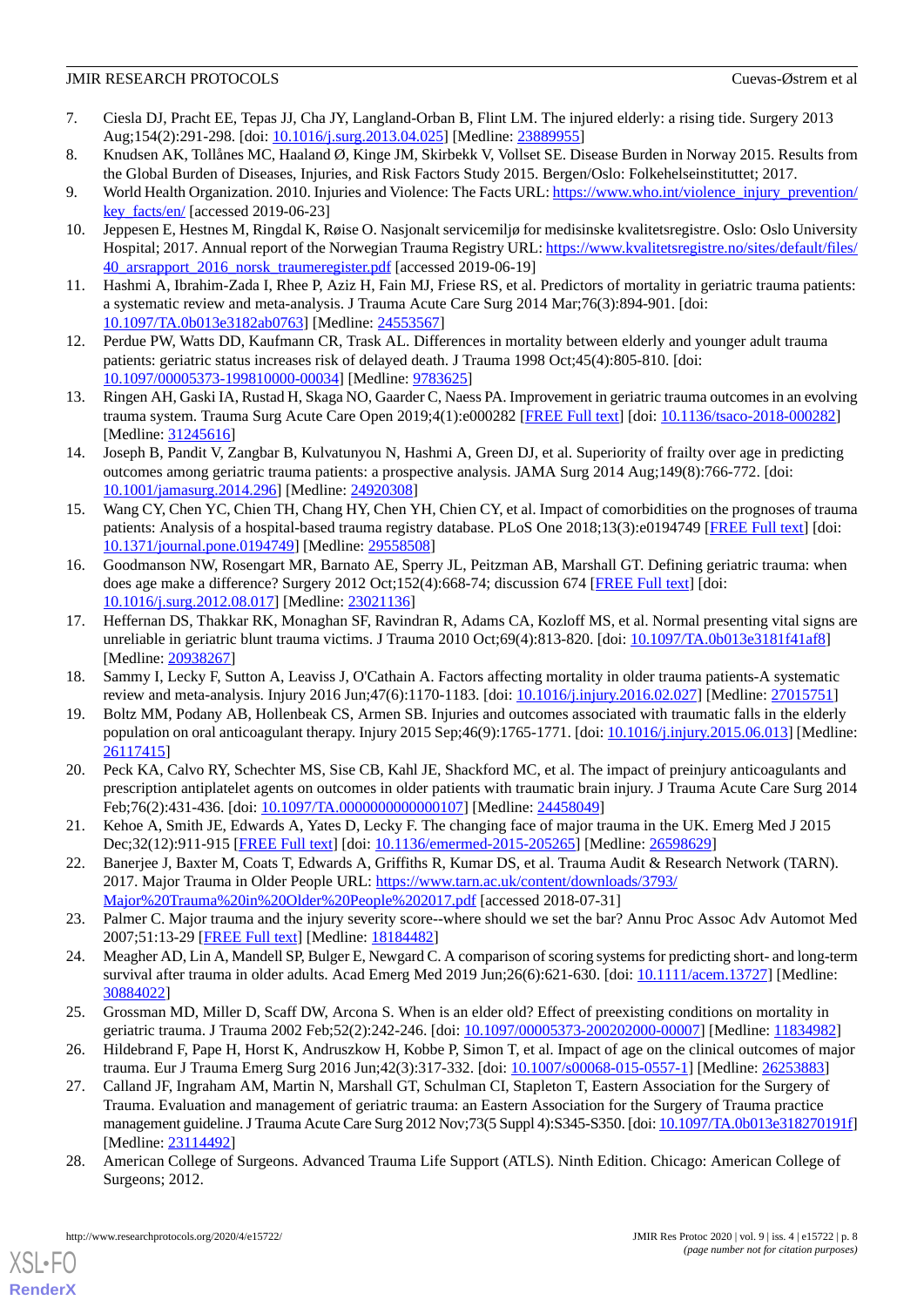- <span id="page-8-0"></span>29. Kehoe A, Smith JE, Bouamra O, Edwards A, Yates D, Lecky F. Older patients with traumatic brain injury present with a higher GCS score than younger patients for a given severity of injury. Emerg Med J 2016 Jun;33(6):381-385. [doi: [10.1136/emermed-2015-205180\]](http://dx.doi.org/10.1136/emermed-2015-205180) [Medline: [26825613](http://www.ncbi.nlm.nih.gov/entrez/query.fcgi?cmd=Retrieve&db=PubMed&list_uids=26825613&dopt=Abstract)]
- <span id="page-8-1"></span>30. Eastridge BJ, Salinas J, McManus JG, Blackburn L, Bugler EM, Cooke WH, et al. Hypotension begins at 110 mm Hg: redefining 'hypotension' with data. J Trauma 2007 Aug;63(2):291-7; discussion 297. [doi: [10.1097/TA.0b013e31809ed924](http://dx.doi.org/10.1097/TA.0b013e31809ed924)] [Medline: [17693826](http://www.ncbi.nlm.nih.gov/entrez/query.fcgi?cmd=Retrieve&db=PubMed&list_uids=17693826&dopt=Abstract)]
- <span id="page-8-3"></span><span id="page-8-2"></span>31. Oyetunji TA, Chang DC, Crompton JG, Greene WR, Efron DT, Haut ER, et al. Redefining hypotension in the elderly: normotension is not reassuring. Arch Surg 2011 Jul;146(7):865-869. [doi: [10.1001/archsurg.2011.154\]](http://dx.doi.org/10.1001/archsurg.2011.154) [Medline: [21768435\]](http://www.ncbi.nlm.nih.gov/entrez/query.fcgi?cmd=Retrieve&db=PubMed&list_uids=21768435&dopt=Abstract)
- <span id="page-8-4"></span>32. Rogers A, Rogers F, Bradburn E, Krasne M, Lee J, Wu D, et al. Old and undertriaged: a lethal combination. Am Surg 2012 Jun;78(6):711-715. [Medline: [22643270\]](http://www.ncbi.nlm.nih.gov/entrez/query.fcgi?cmd=Retrieve&db=PubMed&list_uids=22643270&dopt=Abstract)
- <span id="page-8-5"></span>33. Chang DC, Bass RR, Cornwell EE, Mackenzie EJ. Undertriage of elderly trauma patients to state-designated trauma centers. Arch Surg 2008 Aug;143(8):776-81; discussion 782. [doi: [10.1001/archsurg.143.8.776](http://dx.doi.org/10.1001/archsurg.143.8.776)] [Medline: [18711038](http://www.ncbi.nlm.nih.gov/entrez/query.fcgi?cmd=Retrieve&db=PubMed&list_uids=18711038&dopt=Abstract)]
- <span id="page-8-6"></span>34. Utter GH, Victorino GP, Wisner DH. Interhospital transfer occurs more slowly for elderly acute trauma patients. J Emerg Med 2008 Nov;35(4):415-420. [doi: [10.1016/j.jemermed.2007.04.021\]](http://dx.doi.org/10.1016/j.jemermed.2007.04.021) [Medline: [17933480\]](http://www.ncbi.nlm.nih.gov/entrez/query.fcgi?cmd=Retrieve&db=PubMed&list_uids=17933480&dopt=Abstract)
- <span id="page-8-7"></span>35. Kirkman MA, Jenks T, Bouamra O, Edwards A, Yates D, Wilson MH. Increased mortality associated with cerebral contusions following trauma in the elderly: bad patients or bad management? J Neurotrauma 2013 Aug 15;30(16):1385-1390. [doi: [10.1089/neu.2013.2881](http://dx.doi.org/10.1089/neu.2013.2881)] [Medline: [23441674](http://www.ncbi.nlm.nih.gov/entrez/query.fcgi?cmd=Retrieve&db=PubMed&list_uids=23441674&dopt=Abstract)]
- <span id="page-8-8"></span>36. Demetriades D, Karaiskakis M, Velmahos G, Alo K, Newton E, Murray J, et al. Effect on outcome of early intensive management of geriatric trauma patients. Br J Surg 2002 Oct;89(10):1319-1322. [doi: [10.1046/j.1365-2168.2002.02210.x](http://dx.doi.org/10.1046/j.1365-2168.2002.02210.x)] [Medline: [12296905](http://www.ncbi.nlm.nih.gov/entrez/query.fcgi?cmd=Retrieve&db=PubMed&list_uids=12296905&dopt=Abstract)]
- <span id="page-8-9"></span>37. Stein DM, Kozar RA, Livingston DH, Luchette F, Adams SD, Agrawal V, AAST Geriatric Trauma/ACS Committee. Geriatric traumatic brain injury-What we know and what we don't. J Trauma Acute Care Surg 2018 Oct;85(4):788-798. [doi: [10.1097/TA.0000000000001910](http://dx.doi.org/10.1097/TA.0000000000001910)] [Medline: [30256343\]](http://www.ncbi.nlm.nih.gov/entrez/query.fcgi?cmd=Retrieve&db=PubMed&list_uids=30256343&dopt=Abstract)
- <span id="page-8-11"></span><span id="page-8-10"></span>38. Norwegian National Advisory Unit on Trauma. [National trauma plan - Trauma system in Norway 2016]. 2016. URL: <https://traumeplan.no> [accessed 2019-07-31]
- 39. Dehli T, Gaarder T, Christensen BJ, Vinjevoll OP, Wisborg T. Implementation of a trauma system in Norway: a national survey. Acta Anaesthesiol Scand 2015 Mar;59(3):384-391 [[FREE Full text](http://europepmc.org/abstract/MED/25582880)] [doi: [10.1111/aas.12467\]](http://dx.doi.org/10.1111/aas.12467) [Medline: [25582880](http://www.ncbi.nlm.nih.gov/entrez/query.fcgi?cmd=Retrieve&db=PubMed&list_uids=25582880&dopt=Abstract)]
- <span id="page-8-12"></span>40. Jeppesen E, Ringdal KG, Hoem P, Røise O. Nasjonalt servicemiljø for medisinske kvalitetsregistre. Oslo: Oslo University Hospital; 2019. Annual report of the Norwegian Trauma Registry 2018 URL: [https://www.kvalitetsregistre.no/sites/default/](https://www.kvalitetsregistre.no/sites/default/files/39_arsrapport_2019_nasjonalt_traumeregister.pdf) files/39 arsrapport 2019 nasjonalt traumeregister.pdf [accessed 2019-11-05]
- <span id="page-8-14"></span><span id="page-8-13"></span>41. Ringdal KG, Coats TJ, Lefering R, di Bartolomeo S, Steen PA, Røise O, Utstein TCD expert panel. The Utstein template for uniform reporting of data following major trauma: a joint revision by SCANTEM, TARN, DGU-TR and RITG. Scand J Trauma Resusc Emerg Med 2008 Aug 28;16:7 [\[FREE Full text\]](https://sjtrem.biomedcentral.com/articles/10.1186/1757-7241-16-7) [doi: [10.1186/1757-7241-16-7](http://dx.doi.org/10.1186/1757-7241-16-7)] [Medline: [18957069](http://www.ncbi.nlm.nih.gov/entrez/query.fcgi?cmd=Retrieve&db=PubMed&list_uids=18957069&dopt=Abstract)]
- <span id="page-8-15"></span>42. Gennarelli TA, Wodzin E. AIS 2005: a contemporary injury scale. Injury 2006 Dec;37(12):1083-1091. [doi: [10.1016/j.injury.2006.07.009\]](http://dx.doi.org/10.1016/j.injury.2006.07.009) [Medline: [17092503\]](http://www.ncbi.nlm.nih.gov/entrez/query.fcgi?cmd=Retrieve&db=PubMed&list_uids=17092503&dopt=Abstract)
- 43. Braun V, Clarke V. Successful Qualitative Research: A Practical Guide for Beginners. Los Angeles: SAGE Publications Ltd; 2013.
- <span id="page-8-16"></span>44. Beck B, Cameron P, Lowthian J, Fitzgerald M, Judson R, Gabbe BJ. Major trauma in older persons. BJS Open 2018 Sep;2(5):310-318 [[FREE Full text](https://doi.org/10.1002/bjs5.80)] [doi: [10.1002/bjs5.80\]](http://dx.doi.org/10.1002/bjs5.80) [Medline: [30263982\]](http://www.ncbi.nlm.nih.gov/entrez/query.fcgi?cmd=Retrieve&db=PubMed&list_uids=30263982&dopt=Abstract)
- 45. de Vries R, Reininga IH, Pieske O, Lefering R, El Moumni M, Wendt K. Injury mechanisms, patterns and outcomes of older polytrauma patients-An analysis of the Dutch Trauma Registry. PLoS One 2018;13(1):e0190587 [[FREE Full text](http://dx.plos.org/10.1371/journal.pone.0190587)] [doi: [10.1371/journal.pone.0190587\]](http://dx.doi.org/10.1371/journal.pone.0190587) [Medline: [29304054\]](http://www.ncbi.nlm.nih.gov/entrez/query.fcgi?cmd=Retrieve&db=PubMed&list_uids=29304054&dopt=Abstract)
- 46. Kojima M, Endo A, Shiraishi A, Otomo Y. Age-related characteristics and outcomes for patients with severe trauma: analysis of Japan's nationwide trauma registry. Ann Emerg Med 2019 Mar;73(3):281-290. [doi: [10.1016/j.annemergmed.2018.09.034](http://dx.doi.org/10.1016/j.annemergmed.2018.09.034)] [Medline: [30447945\]](http://www.ncbi.nlm.nih.gov/entrez/query.fcgi?cmd=Retrieve&db=PubMed&list_uids=30447945&dopt=Abstract)

# **Abbreviations**

**AIS:** Abbreviated Injury Scale **ATLS:** advanced trauma life support **CT:** computed tomography **GCS:** Glasgow Coma Scale **ISS:** Injury Severity Score **MOI:** mechanism of injury **NISS:** New Injury Severity Score **NTR:** Norwegian Trauma Registry **TBI:** traumatic brain injury